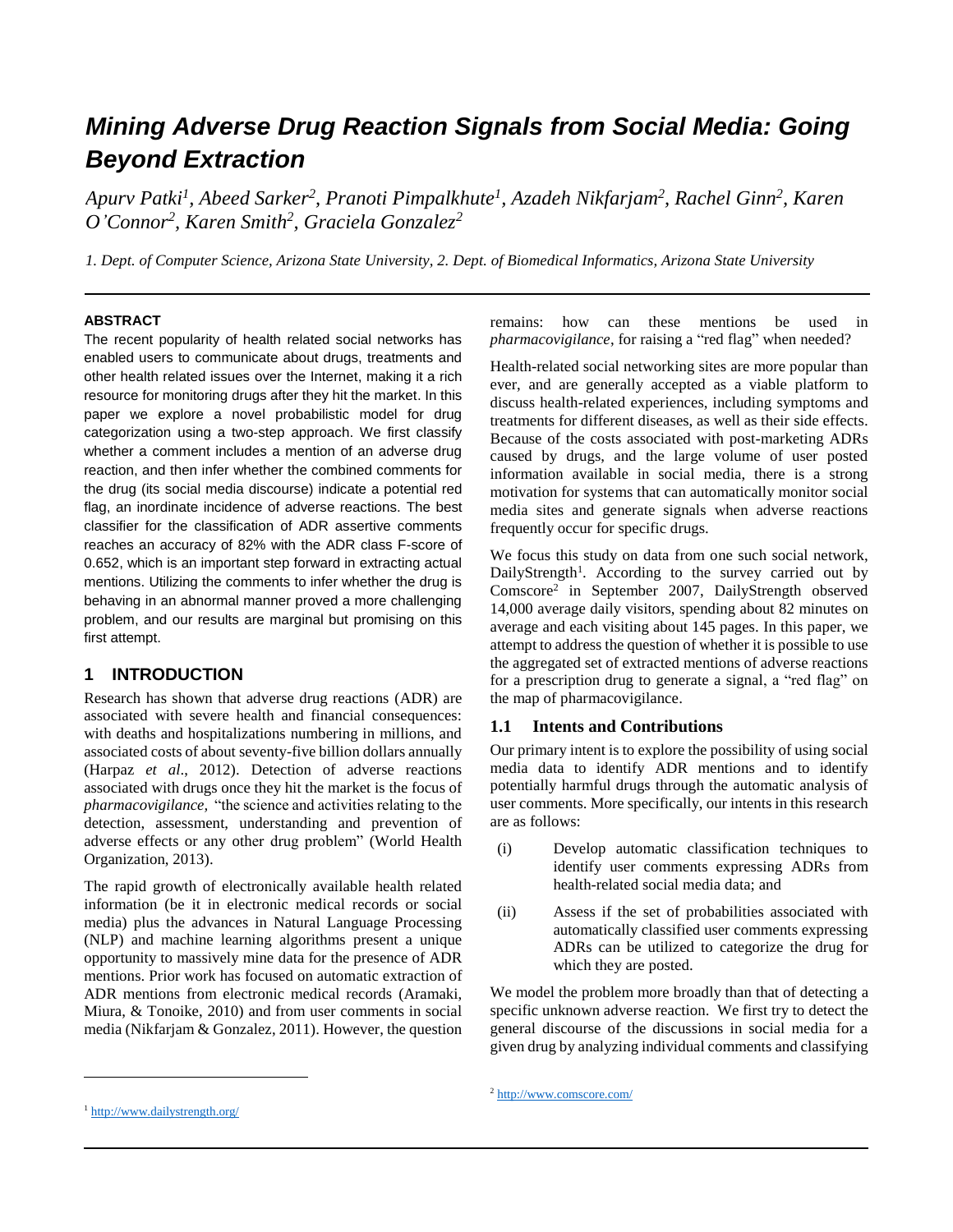them. Based on the automatic classifications, we explore approaches by which the observed discourse for a drug can be classified as *normal* (what could be expected of any drug that does not pose a serious threat) or *blackbox* candidate (which might point to evidence of adverse reactions). The contributions we make in this paper are as follows:

- (i) We discuss how information about ADRs is distributed in social media postings, and potential approaches by which it can be harnessed for use in pharmacovigilance.
- (ii) We show that annotated corpora obtained from social media data and specifically annotated for the detection of ADRs can play an important role in pharmacovigilance.
- (iii) We present and compare automatic, supervised binary classification approaches that can be used to identify individual comments mentioning ADRs in social media postings. We also discuss possible ways in which automatic classification accuracies can be improved when applied to imbalanced data sets, which is a common obstacle when mining data from social media.
- (iv) We present a discussion of possible approaches by which the probabilities assigned by automatic supervised classifiers can be combined to distinguish between *normal vs. blackbox*  discourse for the drug.

The rest of the paper is organized as follows: In Section 2, we provide an overview of the related work in this field; we present our annotated corpus, methods, and results in Section 3; we provide a discussion of our findings in Section 4, along with our plans for future explorations; and we conclude the paper in Section 5.

# **2 RELATED WORK**

Most of the previous text mining research related to pharmacovigilance is focused on electronic health records (Aramaki *et al.*, 2010; Friedman, 2009; Wang *et al.*, 2009), and medical case reports (Gurulingappa, Rajput, & Toldo, 2012; Toldo, Bhattacharya, & Gurulingappa, 2012). Harpaz *et al.* (2012) provide a thorough survey on the existing approaches for post-marketing pharmacovigilance, exploring various resources such as electronic health records, spontaneous adverse drug reporting systems and biomedical literature. Social media was relatively unexplored for this purpose until recently. Leaman *et al.* (2010) analyzed user comments in social media and demonstrated that the comments contain extractable drug safety information. The authors used a hybrid lexicon and rule-based system for ADR concept extraction. Nikfarjam & Gonzalez (2011) proposed a pattern-based technique based on association rule mining, which extracts ADR mentions based on the language patterns used by patients in social media for expressing ADRs. In a recent study Yates & Goharian (2013) analyzed the value of user comments in revealing the unknown adverse effects by evaluating the extracted ADRs against the SIDER database<sup>3</sup> which contains information about the known adverse effects. There are similar studies for automatic ADR mention extraction, targeting online patient discussions (Yates & Goharian, 2013; Benton *et al.*, 2011; Sampathkumar, Luo, & Chen, 2012). While these techniques can be used to extract ADR mentions from the available online user contents, our task only requires a binary decision about the comment being ADR or NoADR.

Chee et al. (2011) classified user posts on online groups to predict the candidate FDA watchlist drugs for further investigation with regards to drug safety. They used an ensemble based classification technique to identify drugs that are likely to be in the watchlist category. Our work is different in two ways, first, our dataset is from health related social network, which generally contains unstructured sentences, incorrect spellings, and more informal language compared to electronic health records. Secondly, we hypothesize that a drug can be classified as watchlist (we refer to these as *blackbox*) or *normal* based on the amount of adverse events that are reported about the drug.

## **3 DATA COLLECTION AND ANNOTATION**

## **3.1 Drug name Identification**

The first step in our data collection process involved the identification of a set of drugs to study, followed by the collection of user comments associated with each drug name. To maximize our ability to find relevant comments, we focused on two criteria: (i) drugs prescribed for chronic diseases and conditions that we might expect to be commonly commented upon, and (ii) prevalence of drug use. For the first criterion, we selected drugs used to treat chronic conditions such as type 2 diabetes mellitus, coronary vascular disease, hypertension, asthma, chronic obstructive pulmonary disease, osteoporosis, Alzheimer's disease, overactive bladder, and nicotine addiction. To select medications that have a relatively high prevalence of use and thus exposure, we selected drugs from the IMS Health's Top 100 drugs by volume for 2013<sup>4</sup>. Medication categories of interest that we identified in the Top 100, which were not in our chronic disease list, included attention deficit hyperactivity disorder stimulants, anti-retrovirals, biologics, thyroid hormones, influenza treatment and vaccine, oral contraceptives, oral anticoagulants, anti-depressants, erectile dysfunction and non-steroidal anti-inflammatory drugs. Next, we categorized

 $\overline{a}$ 

<sup>3</sup> <http://sideeffects.embl.de/>

<sup>4</sup> <http://www.imshealth.com/portal/site/imshealth>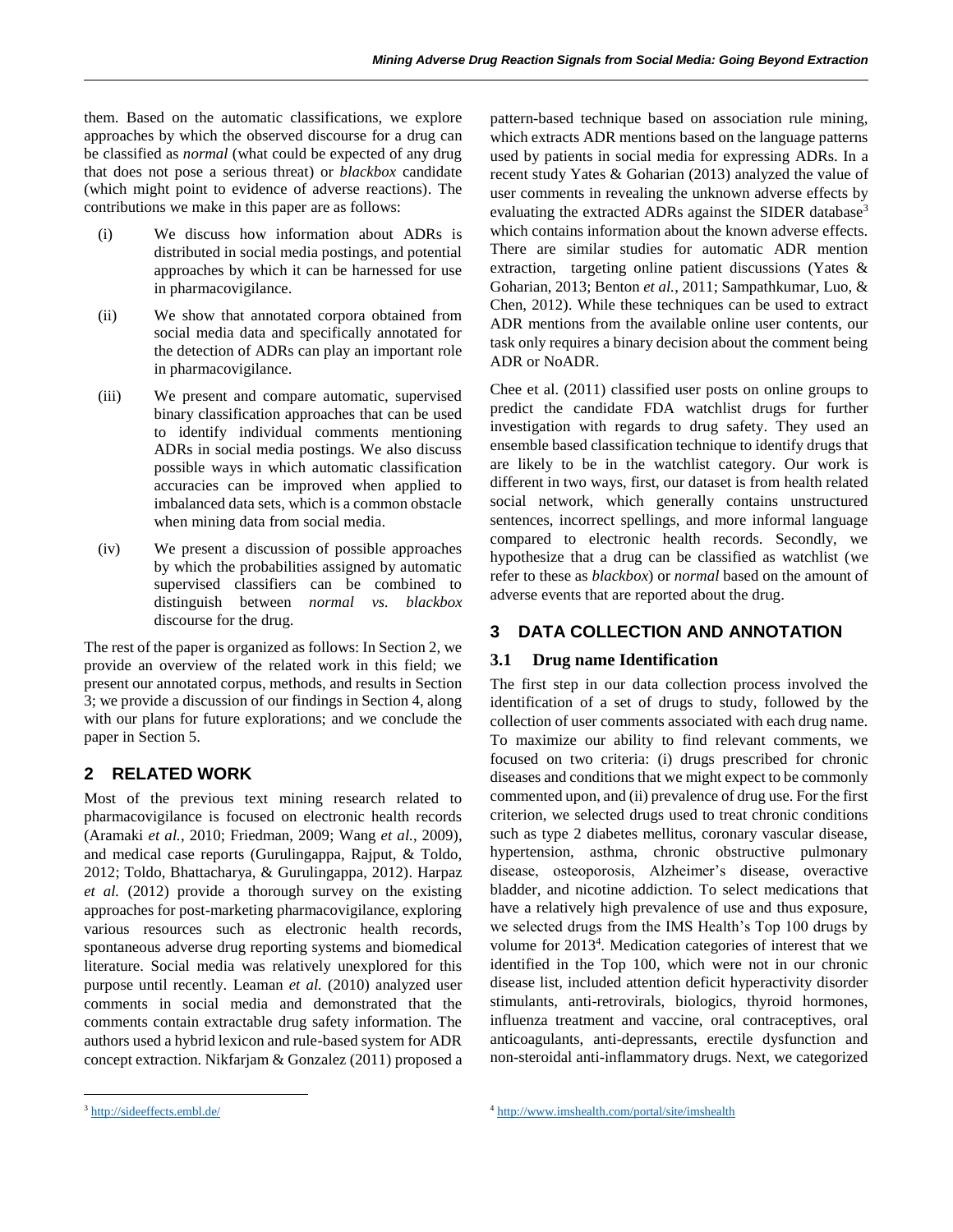the selected drugs into three classes: *normal*, boxed warnings (*blackbox*), and *withdrawn.* These categorizations were based on the manufacturers' package inserts and FDA information. Drugs in the normal category had no black box warning or history of withdrawal from the market; however, they could have associated warnings and precautions. Blackbox drugs had associated FDA-issued *blackbox* warnings due to identified serious or life-threatening safety concerns. Finally, the withdrawn category included drugs that were withdrawn from the market in any country, or for any length of time. For the research described in this paper, we only target the automatic categorization of normal and blackbox drugs.

#### **3.2 Comment collection and annotation**

We obtained comments associated with each drug from DailyStrength, a health related social network where people share their personal knowledge and experiences regarding diseases and/or treatments, among other things. For the drugs selected for this study, we collected 20,486 comments (normal: 10,399, blackbox: 7,327, and withdrawn: 2,760) from the review pages. The user comments are not evenly distributed among drugs, and some drugs have very few associated comments. Each treatment, or drug, has a specific review page.

A subset of the user comments (10,617 in total) was annotated by two domain experts under the guidance of a pharmacology expert. The comments are annotated for adverse drug effects, indication, beneficial effects, and other mentions. For annotation, we defined an adverse drug effect as "an undesired effect of the drug experienced by the patient." This included mentions where a patient expressed the notion that a drug worsened their condition. An indication was defined as "the sign, symptom, syndrome, or disease that is the reason or the purpose for the patient taking the drug or is the desired primary effect of the drug. Additionally, the indication is what the patient, prescriber, etc. believes is the main purpose of the drug." Beneficial effects as defined for this study are "an unexpected effect of the drug that positively impacted the patient." The annotated spans were mapped to UMLS concept IDs found in the lexicon.

Our lexicon (Ginn *et al.*, 2014) was derived from the lexicon used by Leaman *et al.* (2010), which includes terms and concepts from four resources. The COSTART vocabulary created by the U.S. Food and Drug Administration for postmarketing surveillance of ADRs (a subset of the UMLS Metathesaurus), which contains 3,787 concepts; the SIDER side effect resource – which contains 888 drugs linked with 1,450 adverse reaction terms extracted from pharmaceutical insert literature, and the Canada Drug Adverse Reaction Database, or MedEffect<sup>5</sup>, which contains associations between 10,192 drugs and 3,279 adverse reactions. These

 $\overline{a}$ 

resources provided both the concept names and the UMLS IDs. The lexicon was manually reduced by grouping terms with similar meanings, for example "appetite exaggerated," and "appetite increased". We added additional terms from SIDER II (Kuhn *et al.*, 2010) and the Consumer Health Vocabulary (CHV) (Zeng-Treitler *et al.*, 2008), which includes more colloquialisms.

An initial set of comments was annotated by each annotator. Discussions about these annotations were held with the annotators and the pharmacology expert. From these discussions, annotation rules were created and this formed the annotation guidelines document that was followed for the remaining annotations. An example rule describes scope of the 'discontinuation' annotations in the 'other' category: they should span the minimal terms needed to communicate that the treatment was stopped, but not including policy changes (like taken off the market). The pharmacology expert also reviewed the annotations and created the gold standard. Cohen's Kappa (Carletta, 1996) value for the inter annotator agreement (IAA) is 0.67, which represents 'significant agreement' between the two annotators. Since this paper analyzed only the binary presence of an ADR (even though other annotations are available), the Kappa applied to the binary presence of an ADR within each post.

#### **4 METHODS**

#### **4.1 Experiments**



**Figure 1.** Flowchart illustrating our two-step drug classification process.

<sup>5</sup> <http://hc-sc.gc.ca/dhp-mps/medeff/index-eng.php>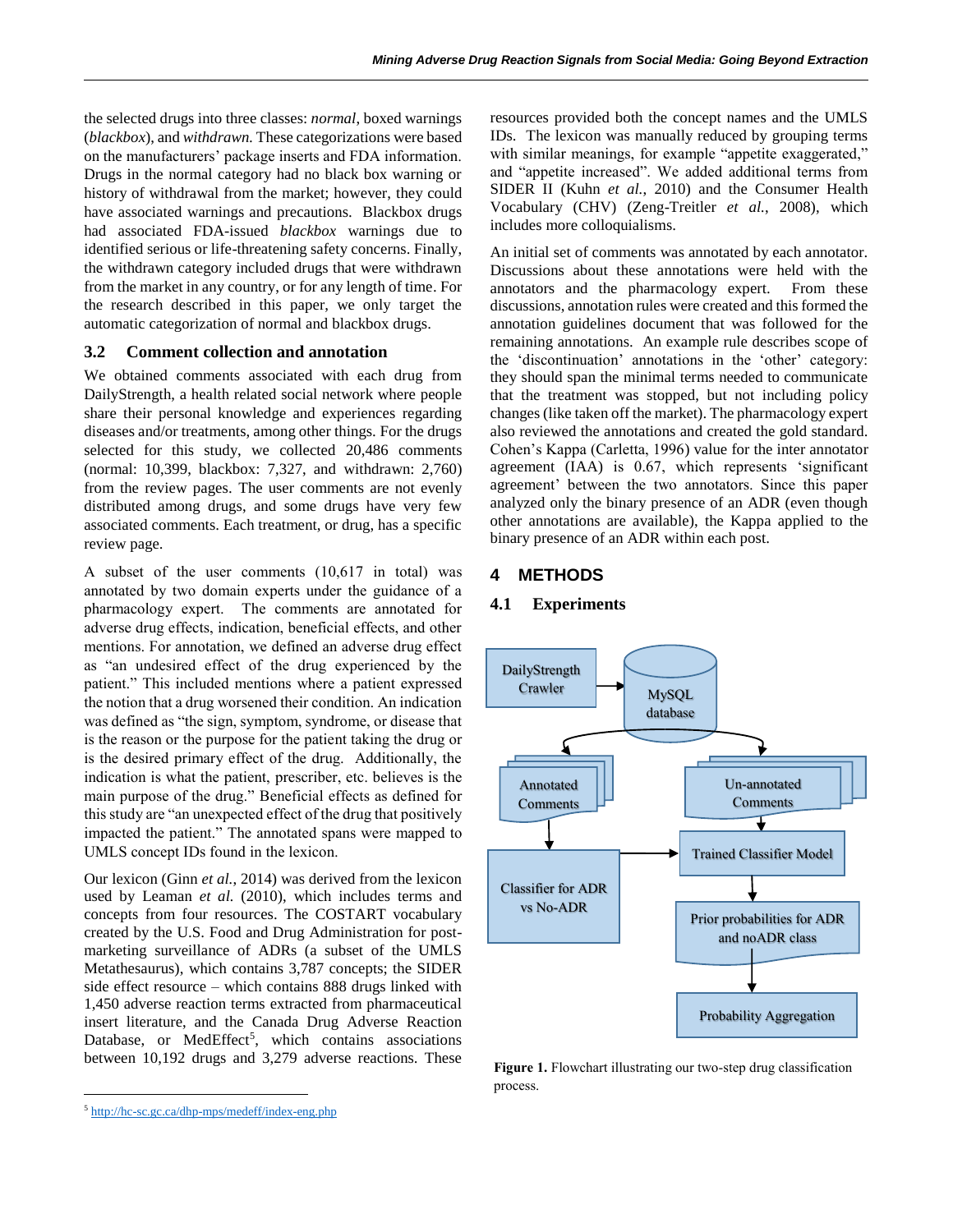As explained earlier, the intent of our research is to explore if drugs can be classified automatically into normal *vs.* blackbox categories utilizing the comments associated with them. Therefore, from our data set, we only use the annotations that indicate whether a comment presents an ADR or not (ADR *vs.* noADR). In the first step of our twostep approach, we use these annotations to automatically classify user comments. Our intuition is that drugs within the blackbox categories should have greater incidence of adverse reactions associated with them. In the second step, we combine the probabilities of the classified comments to automatically predict if a drug should be categorized as *normal* or *blackbox*. In the following subsections, we detail the approaches for these two steps. Figure 1 graphically illustrates our approach.

#### **4.1.1 Binary Classification**

For the binary classification of comments into ADR and noADR categories, we use two supervised machine learning algorithms: Multinomial Naïve Bayes (MNB) and Support Vector Machines (SVM). MNB is a common and simple supervised learning algorithm, which is often used for comparisons. SVMs have been shown to perform particularly well for supervised text classification due to their capability to deal with high dimensional feature spaces, dense concept vectors, and sparse instance vectors. Our data for this part of the experiments consists of 10,617 manually annotated user comments from DailyStrength, belonging to all the three drug categories mentioned previously. 2,513 (23.7%) of these comments belong to the ADR category, while 8,104 (76.3%) comments belong to the noADR category. As the numbers suggest, the data is imbalanced with an ADR to noADR ratio of 1:3.2. We attempt to address this imbalance using a cost sensitive classification scheme described later. We use some simple NLP techniques outlined below to preprocess the comments and extract features from them.

**Pre-processing.** We preprocess the comment texts by lowercasing the characters and stemming all the terms using the Porter stemmer<sup>6</sup>.

**N-grams.** Our first feature set consists of word n-grams of the comments. We use 1-, 2-, and 3-grams as features.

**Synset Expansions.** It has been shown in past research that certain terms play an important role in determining the polarities of sentences (Sarker, Molla, & Paris, 2013). Since the binary classification of comments is similar to automatic, sentence-level polarity classification, we incorporate this feature into our classification task. For each adjective, noun

or verb in a sentence, we use  $WordNet^7$  to identify the synonyms of that term. We then add all the synonymous terms in a bag-of-words manner, attached with the 'SYN' tag, as features.

**Change Phrases.** We use the Change Phrases features proposed by Niu *et al.*, (2005). The intuition behind this feature set is that a sentence represents positive information or negative information can often be signaled by how a change happens: if a bad thing (*e.g*., headache) was reduced, then it is a positive outcome; if a bad thing was increased, then the outcome is negative. This feature set attempts to capture cases when a good/bad thing is increased/decreased. We first collected the four groups of good, bad, more (increase), and less (decrease) words used by Sarker *et al.* (2013). This feature set has four features: MORE-GOOD, MORE-BAD, LESS-GOOD, and LESS-BAD. We applied the same approach as Niu *et al.* (2005) (*i.e.*, window of four terms) to extract this feature. The features are represented using a binary vector with 1 indicating the presence of a feature and 0 indicating absence.

**Sentiword.** Our inspection of the data suggests that comments associated with ADRs generally present negative sentiment. For this feature, we attempt to incorporate a score that represents the general sentiment of a comment (as the normalized sum of all the terms in the comment). Each word in a comment is assigned a score and the overall score assigned to the comment is equal to the sum of all the individual term sentiment scores, normalized by the length of the sentence in words. To obtain a score for each term, we use the lexicon proposed by (Guerini, Gatti, & Turchi,  $2013$ <sup>8</sup>. The overall score a sentence receives is therefore a floating point number with the range [-1:1].

#### **4.1.2 Binary Classification Results**

We train two machine learning classifiers using the features mentioned above: MNB and SVM. For both the classifiers, we use the implementations provided by the machine learning toolbox Weka<sup>9</sup>. We assess the performance of the two approaches via 10-fold cross validation over our annotated data set of 7,693 comments. For the SVM classifier, we use a polynomial kernel and the complexity parameter  $= 1.0$ . To obtain probability estimates for the predictions by this classifier, we fit a logistic regression model to the outputs of the SVMs. For both classifiers, at each fold of the 10-fold cross validation, we reduce the feature space by only keeping useful features. For this, we use the information gain attribute evaluation for each individual fold, and we only keep the most informative 1,500

 $\overline{a}$ 

<sup>6</sup> We used the stemmer provided by the NLTK toolkit[: http://www.nltk.org/](http://www.nltk.org/)

<sup>7</sup> <http://wordnet.princeton.edu/>

<sup>8</sup> The lexicon is available for download at:

<https://hlt.fbk.eu/technologies/sentiwords>

<sup>9</sup> Available from[: http://www.cs.waikato.ac.nz/ml/weka/](http://www.cs.waikato.ac.nz/ml/weka/)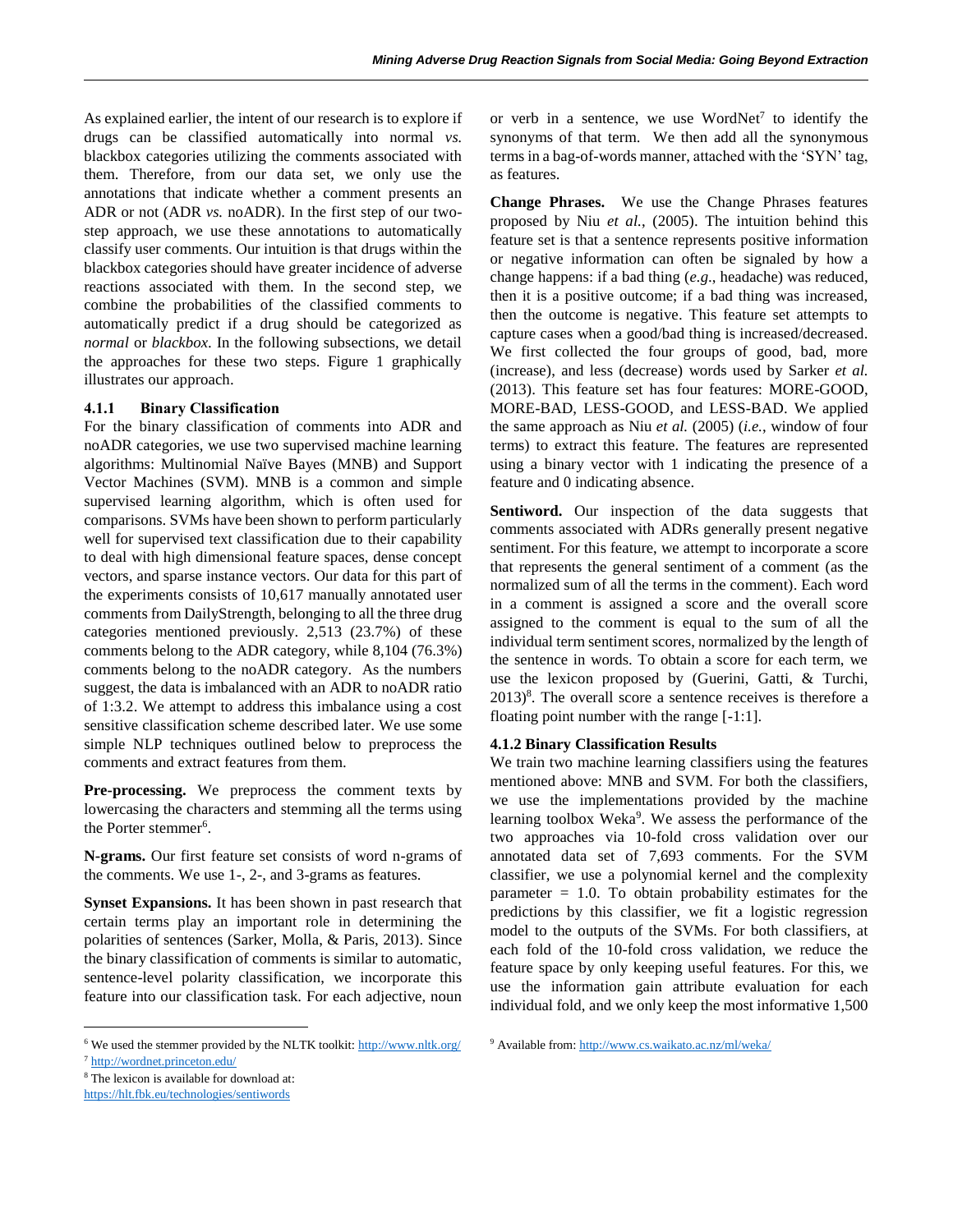attributes. To address the issue of data imbalance, we apply a cost sensitive classification strategy. Using this approach, the training instances are reweighted according to a total cost assigned to each class. To assign costs, we apply an explicit cost matrix and the cost assigned to each class is equal to its ratio in the data set (*i.e.,* 1 and 3.2 for the ADR and noADR classes, respectively). Table 1 presents the results obtained by our binary classifiers. It shows the overall classification accuracy as well as the F-scores for each class. From the table, it can be observed that the SVM classifier outperforms the simple MNB classifier in all three categories. In particular, the SVM classifier shows a very significant improvement for the ADR class F-score (an improvement of over 10%).

**Table 1.** Binary **c**lassification performances for the two classifiers: MNB and SVM.

| <b>Classifier</b> | Accuracy $(\% )$ | <b>ADR F-score</b> | noADR F-score |
|-------------------|------------------|--------------------|---------------|
| <b>MNB</b>        | 77.6             | 0.540              | 0.852         |
| <b>SVM</b>        | 82.6             | 0.652              | 0.884         |

#### **4.2 Combining Classification Probabilities**

Our final goal is to classify drugs to the normal or blackbox categories. We hypothesize that drugs in blackbox category exhibit more ADRs than normal drugs. Based on this assumption, we formulate our inference step as a probabilistic model in which we compute the probability of each drug belonging to one of the two categories, given the probabilities assigned to the comments by our automatic classifiers. Thus, for each comment, the only feature is the ADR/noADR probabilities assigned to the comment by the machine learning classifiers in the previous step. Each instance consists of all the probability estimates for a drug, and the target classes are the categories for the drugs (*i.e.*, blackbox or normal). Our inference step is given by the following equation.

$$
P(y = N | x_1 x_2 ... x_n) = \frac{\sum_{i}^{n} P(y = n0ADR | x_i)}{n}
$$

$$
P(y = B | x_1 x_2 ... x_n) = \frac{\sum_{i}^{n} P(y = ADR | x_i)}{n}
$$

Where, **N** stands for the Normal class and **B** stands for Blackbox class,  $x_1 x_2 ... x_n$  are the comments belonging to the drug being tested, and **n** is the number of comments for a drug. As mentioned, we derive the probability values for the above equation from the experiments described in Section 4.1.

This probability score models a uniform loss, in a sense that it assumes, the loss is equivalent if a normal drug is classified as blackbox or a blackbox drug is classified in normal class. The model favors the normal class as ADR comments are generally less in number compared to comments belonging to the noADR class. Therefore, when computing the sum of the two sets of probabilities for each drug, there are generally more noADR comments associated with the drugs, resulting in higher sums for noADR compared to ADR. This is a problem with the equation above as ADR comments should be held more decisive for the final classification than noADR comments. In order to incorporate the inherent bias we scaled ADR probability by a scaling factor  $\alpha$  which is the ratio of the number of noADR comments to the number of ADR comments.

$$
\alpha = \frac{\text{# of noADR comments}}{\text{# of ADR comments}}
$$

Thus, the final blackbox probability score is given as:

$$
P(y = B | x_1 x_2 \dots x_n) = \alpha * \frac{\sum_{i}^{n} P(y = ADR | x_i)}{n}
$$

Using this approach in the second step, if for a drug  $P(y = B | x_1 x_2 ... x_n) * \alpha > P(y = N | x_1 x_2 ... x_n),$  we categorize the drug as blackbox; otherwise, we categorize it as normal.

Table 2 presents the results of the second step of our two-step model. We use all comments associated with 20 normal and 18 blackbox drugs. For the results shown in the table, we use the classification probabilities of the SVM classifier from the first step. From the table it can be seen that the macro average F-score for our approach is 0.6. The recall and precision values are similar for both classes of drugs.

**Table 2.** Combining probability results using SVM probabilities for comments**.**

| <b>Average Precision</b>  | <b>Average Recall</b>  | <b>Macro Average</b><br><b>F-score</b> |  |
|---------------------------|------------------------|----------------------------------------|--|
| 0.611                     | 0.61                   | 0.60                                   |  |
| <b>Normal Precision</b>   | Normal Recall          | <b>Normal F-score</b>                  |  |
| 0.50                      | 0.67                   | 0.57                                   |  |
| <b>Blackbox Precision</b> | <b>Blackbox Recall</b> | <b>Blackbox F-score</b>                |  |
| 0.72                      | 0.56                   | 0.63                                   |  |

We are interested in assessing if the classification accuracies/F-scores in the first step of our approach has an influence in the performance of the system in the second step. We hypothesize that if the classification performance of the first step can be improved, the overall performance of our approach can be improved as well. To investigate, we compare the results of the SVM probabilities with the MNB probabilities generated in the first step.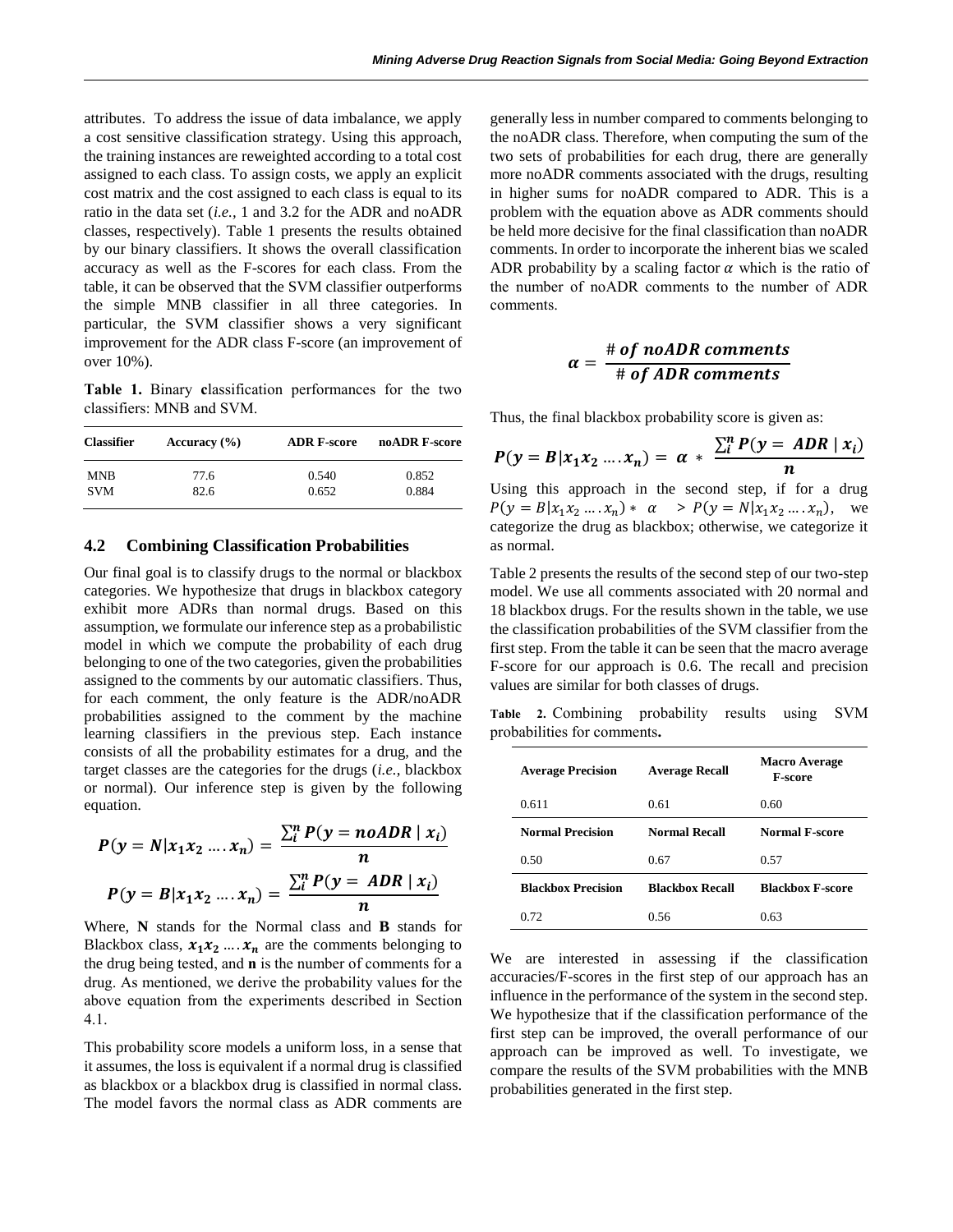Table 3 shows the results of the drug classification approach when the MNB probability estimates are used. The average F-score in this case is 0.53, which is 7 points lower than the F-score when using the SVM classification probabilities. This suggests that the ADR/noADR classification accuracies of the first step do have an influence on the performance of the second step. In the first step (as shown in Table 1), the ADR F-score was over 10 points higher for the SVM classifier, and for the second step, the classification Fmeasure is 7 points higher. These results suggest that improvements in the ADR/noADR classification approach are likely to improve the detection of potentially harmful drugs. Moreover, this also suggests that the two-step approach that we propose is promising. Figure 2 presents two strip charts for each of the two classifiers showing the average ADR probabilities for the two sets of drugs. The figure shows that as classification accuracy increases in the first step, the separation between the two categories of drugs based on average ADR probabilities tends to get better (*i.e.*, blackbox drugs tend to have higher probabilities, on average, than normal drugs). However, at this point of research, and with the current annotated set we have, this separation is only marginal.

**Table 3.** Combining probability results using MNB probabilities for comments.

| <b>Average Precision</b>  | <b>Average Recall</b>  | <b>Macro Average</b><br><b>F-score</b> |
|---------------------------|------------------------|----------------------------------------|
| 0.59                      | 0.68                   | 0.53                                   |
| <b>Normal Precision</b>   | Normal Recall          | Normal F-score                         |
| 0.25                      | 0.83                   | 0.38                                   |
| <b>Blackbox Precision</b> | <b>Blackbox Recall</b> | <b>Blackbox F-score</b>                |
| 0.94                      | 0.53                   | 0.68                                   |

Since our experiments so far indicate that the ADR *vs.*  noADR classification accuracies play an important role in the automatic separation of blackbox and normal drugs, we are interested in investigating if the classification accuracies for that task can be improved if further data is annotated and made available for training. In particular, we are interested in analyzing how the ADR class F-score changes as the size of the training set is varied. We performed a number of experiments, each time reducing the size of the data set by 10% and applying the same 10-fold cross validation approach. Figure 3 shows how the classification performance changes as the size of the data set is increased. From the figure it can be seen that as the size of the training set increases, the ADR F-score shows sturdy improvement as well. The ADR F-score maintains a steady positive gradient till the far right of the graph, meaning that the availability of more training data should improve accuracy further. Thus, it is likely that as more annotated data is made available, the overall classification of drugs into final categories such as normal and blackbox can be improved.

**Comparison of average ADR probabilities (MNB)** 



Comparison of average ADR probabilities (SVMs)



**Figure 2.** Strip charts showing how the average ADR probabilities for the blackbox and normal drugs are distributed for the MNB and SVM classifiers.



**Figure 3.** Classification performance *vs.* size of training set. The red line (bottom) indicates the ADR F-score, the green line (top) indicates the noADR F-score, and the blue line (middle) represents the overall accuracy.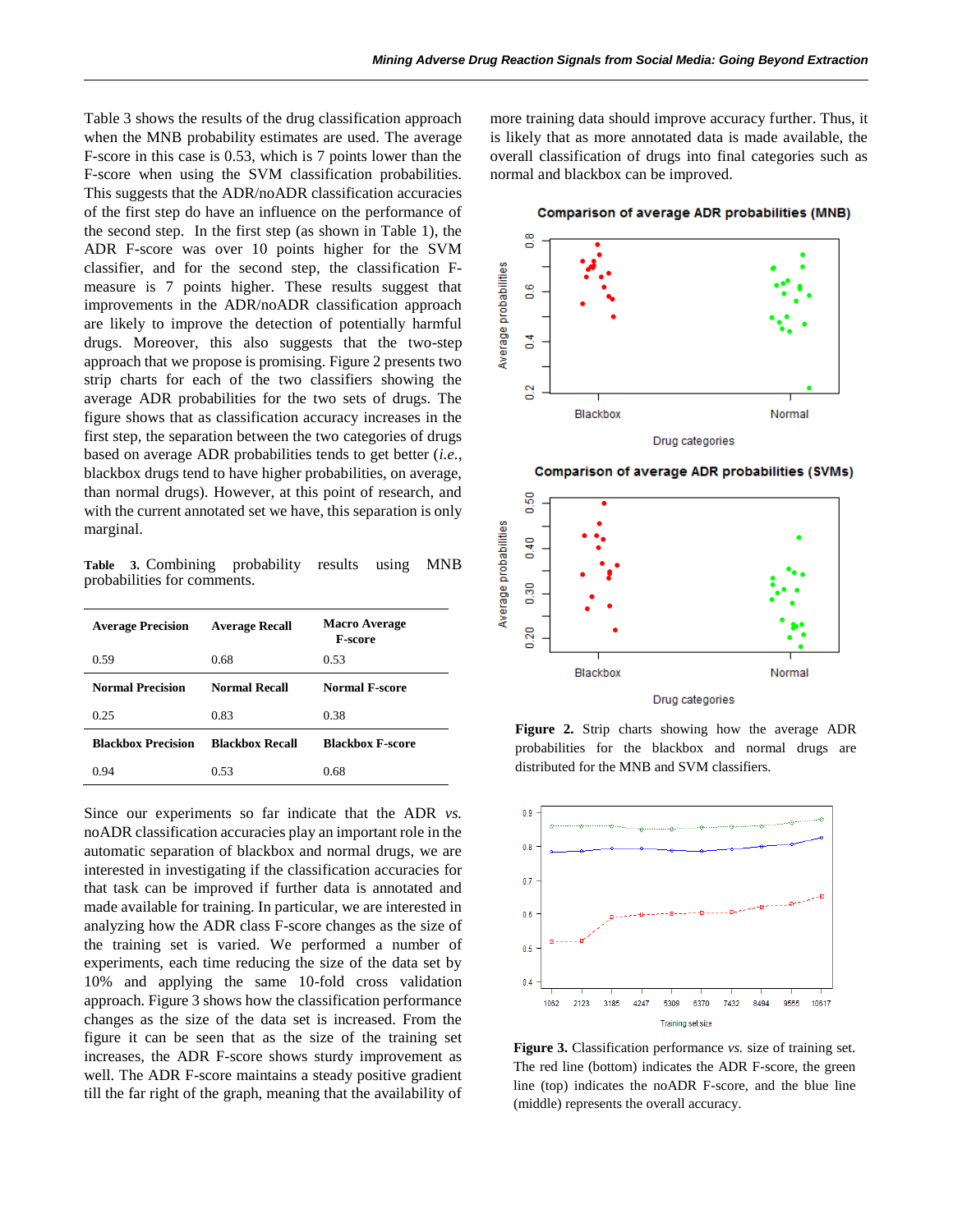**Table 4.** Top three drugs using multinomial SVM comment probabilities.

| Normal (false positive)      |         | <b>Blackbox</b> (false negative) |         |  |
|------------------------------|---------|----------------------------------|---------|--|
| <b>Drug Name</b>             | Score   | <b>Drug Name</b>                 | Score   |  |
| Lyrica <sup>®</sup>          | 1.04275 | Levaquin <sup>®</sup>            | 0.40738 |  |
| Nicotrolinhaler <sup>®</sup> | 0.99218 | <b>Baclofen</b>                  | 0.52334 |  |
| $Zeta$ <sup>R)</sup>         | 0.87086 | Avelox@                          | 0.53998 |  |

# **5 DISCUSSION**

We used 38 drugs for testing, 20 were normal and 18 had received a blackbox warning from the FDA. Table 4 shows the three drugs in the normal category with the highest average ADR scores (false positives) and three drugs in the blackbox category with the lowest average ADR scores (false negatives), as ranked by our scoring function using the SVM and MNB probability values. Both the classifiers give similar results for the ranking. Note that while for the blackbox groups these drugs indicate false negatives, the top three drugs in the normal category could be considered false positives. We now provide a brief discussion of our analysis on the key reasons behind the scores obtained by these drugs.

*Nicotrolinhlaer®* is a prescription nicotine replacement inhaler indicated in smoking cessation assistance. The comments for this drug are generally negative, for example "*didnt work at all , just made me nauseous*", "*this thing was just disgusting !*", "*Once when I was in hospital my dr told hubby to get for me , seeings how it was my only option I used it , but when I was released I was smoking before we made it out of the parking lot !*". As shown in the above comments, users mention either an ADR or a negative opinion about the drug. Our manual inspection revealed that negative comments are quite common for this product, and as a consequence the drug gets misclassified as a blackbox drug to our model.

Similarly, *Lyrica®* is a drug administered to treat pain caused by nerve damage due to diabetes.<sup>10</sup> Lyrica has a large number of comments in the corpus. For example: *"started taking on 10/2/10 So far feeling dizzy n lightheaded hoping it passes in time but don't like what I've read about it, giving it a trial run before I tell my Dr I can't handle the side effects n function", "dizzy very bad..feel like I am waling on a boat. Very tired same as off the meds so unsure of the cause. Makes me stumble over my own feet when I take it".* There are positive comments about the drug as well: *"I think its helping", "It has made big difference with my pain". Lyrica*, similar to

 $\overline{a}$ 

[Lyrica+Oral.aspx?drugid=93965&drugname=Lyrica+Oral](http://www.webmd.com/drugs/drug-93965-Lyrica+Oral.aspx?drugid=93965&drugname=Lyrica+Oral)

nicotine, has a relatively high prevalence of common adverse effects including 10-28% of users experience dizziness. However, these common adverse effects do not rise to the level of box warning. In our model, the scaling factor causes the ADR probability score to increase, falsely classifying it as a blackbox drug.

Two of the false negatives from the models are *Levaquin* and *baclofen. Levaquin* is indicated to treat infections caused by bacteria. Comments such as "*This is really more useful, for me, when I have a much milder infection*", indicate a helpful effect of *Levaquin.* Since there are only 10 comments of *Levaquin* in the corpus, the classifier becomes inclined towards the normal class despite the scaling factor. Another factor contributing to the false negative response of *Levaquin* may be related to individual commenting. The boxed warning for *Levaquin* is related to tendinitis and tendon rupture especially over the age of 60 years (Seeger *et al.*, 2006)*.* The small number of comments, and low prevalence of disease may have contributed to *Levaquin's* false negative classification. *Baclofen* is indicated to treat muscle spasticity. For Baclofen there are many comments indicating helpfulness of drug for pain relief, (*e.g.*, "*notice that it does help alot*", "*It helps with tremors*"). Hence the comments generally do not indicate ADR resulting in the misclassification of the drug as normal.

Although normal drugs such as *Nicotrolinhaler®*, *Lyrica®*, and *Zetia®* were classified as blackbox, the high prevalence of negative comments may provide important ADR signals for drugs that do not currently have FDA boxed warnings. We found that the larger the number of comments associated with a drug, the more stable its prediction is. Thus, if larger numbers of comments were available for all the drugs, we would perhaps be able to make more accurate predictions.

## **6 CONCLUSION**

In this paper, we proposed an approach for classifying drugs into normal and blackbox categories, based on the automatic classification of comments associated with them extracted from social media. This classification is based on our hypothesis that blackbox drugs show more ADRs than normal drugs. We applied a two-step approach, first to classify comments into ADR *vs*. noADR categories. We then utilized those classifications to categorize drugs into the two above-mentioned categories. The results obtained, while promising regarding the individual classification of comments as ADR or noADR, are marginal with respect to the overall classification of the drug: distinguishing true signals from noise when utilizing consumer-generated comments from social media for post-marketing surveillance.

<sup>10</sup> [http://www.webmd.com/drugs/drug-93965-](http://www.webmd.com/drugs/drug-93965-Lyrica+Oral.aspx?drugid=93965&drugname=Lyrica+Oral)